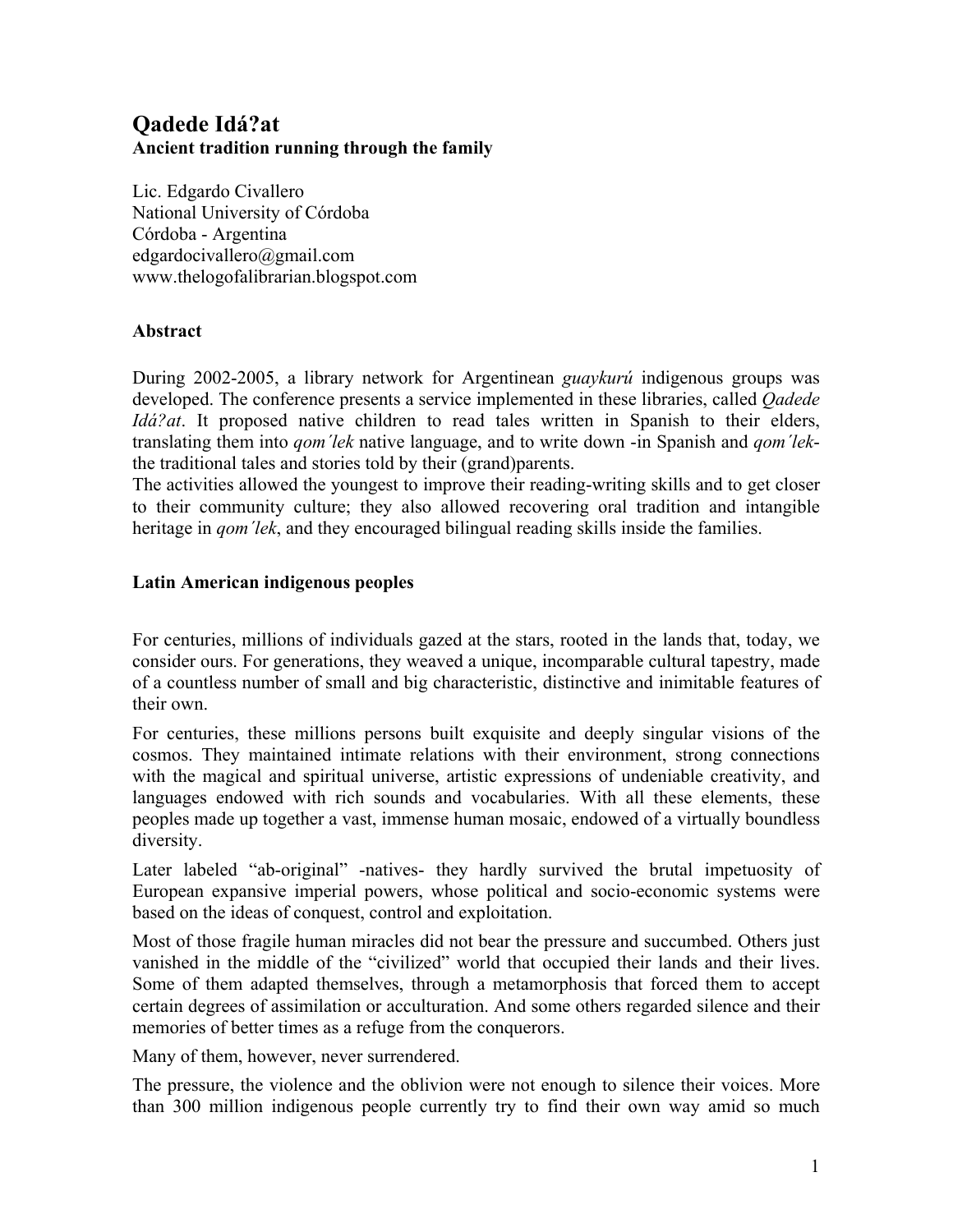exclusion, so much discrimination and so many problems. Of these survivors, almost half a million, belonging to approximately 12 different ethnic groups, live in the territory that, since two centuries ago, was named "Argentina". They try to maintain their customs, their habits and practices -mainly orally transmitted-, their wisdom, their beliefs and those features that make them special, different, unique... And they fight to preserve their identity in a day after day more globalized and homogeneous world, dominated by technology.

In spite of the setbacks they suffer daily trying to make themselves a place in societies that never will open their doors for them, they do not give up. Nor do they forget. They keep on remembering that they are the sons and daughters of the Earth, born from their celestial creators throughout the millennium. They are certain to put down their roots again in the mountains, plains and forests that protect the resting places of their ancestors… They firmly believe in blooming once more producing flowers and bearing their fruit.

It is to support this story, these living memories of a painful past, these living testimonies of a shameful present, and their struggle, that the "Aboriginal library" project was created.

### *Guaykurú***: the fierce warriors**

Among the surviving ethnic groups currently inhabiting Argentinean territory, those belonging to the Guaykurúan linguistic family play an important role in the history and the human geography of the country.

Their communities are located in a wide geographic area known as "Chaco", which includes northeastern Argentina, Paraguay, a part of southwestern Brazil and southeastern Bolivia. This territory is covered by rain-forests and crossed by wide rivers of brownish waters. Vegetal and animal life richness allowed indigenous cultures to live as nomadic fishers, gatherers or hunters, cultivating just a couple of simple crops -such as manioc or cotton- as subsistence agriculture.

The southern section of this huge geographic region belongs to present Argentina. Until XVII century -when Spanish occupation forces arrived to these places- a great number of native groups inhabited the area, sharing a common language and culture. Spaniards named all of them using a single *guaraní* word: *guaykurú*, meaning "the fierce ones, the indomitable ones". Within this big group, they included peoples as different as *Payaguá* river-pirates and fishers- and *Abipón -*fierce warriors and hunters After decades of wars against Iberian soldiers first and later against Argentinean troops, *guaykurú* peoples were reduced to three groups in Argentina: *Qom* (also called "Tobas" in Spanish), *Moqoit* ("Mocoví") and *Pit´laxá* ("Pilagá"). All of them speak dialects and variants of a basic language, *qom'lek* (literally meaning "the language of the people"). Linguists included these dialects, together with other related languages, in the big Guaykurúan family.

Even if Argentinean national and provincial governments do not have statistic data about original peoples (the last -and incomplete- indigenous census was carried out in 1967-8), some reliable information about these populations can be obtained from other sources, like NGOs, religious missions and researchers.

Through these sources we know that *Qom* people live in a wide area, including important urban and rural settlements in the Chaco province, some communities in the Western Salta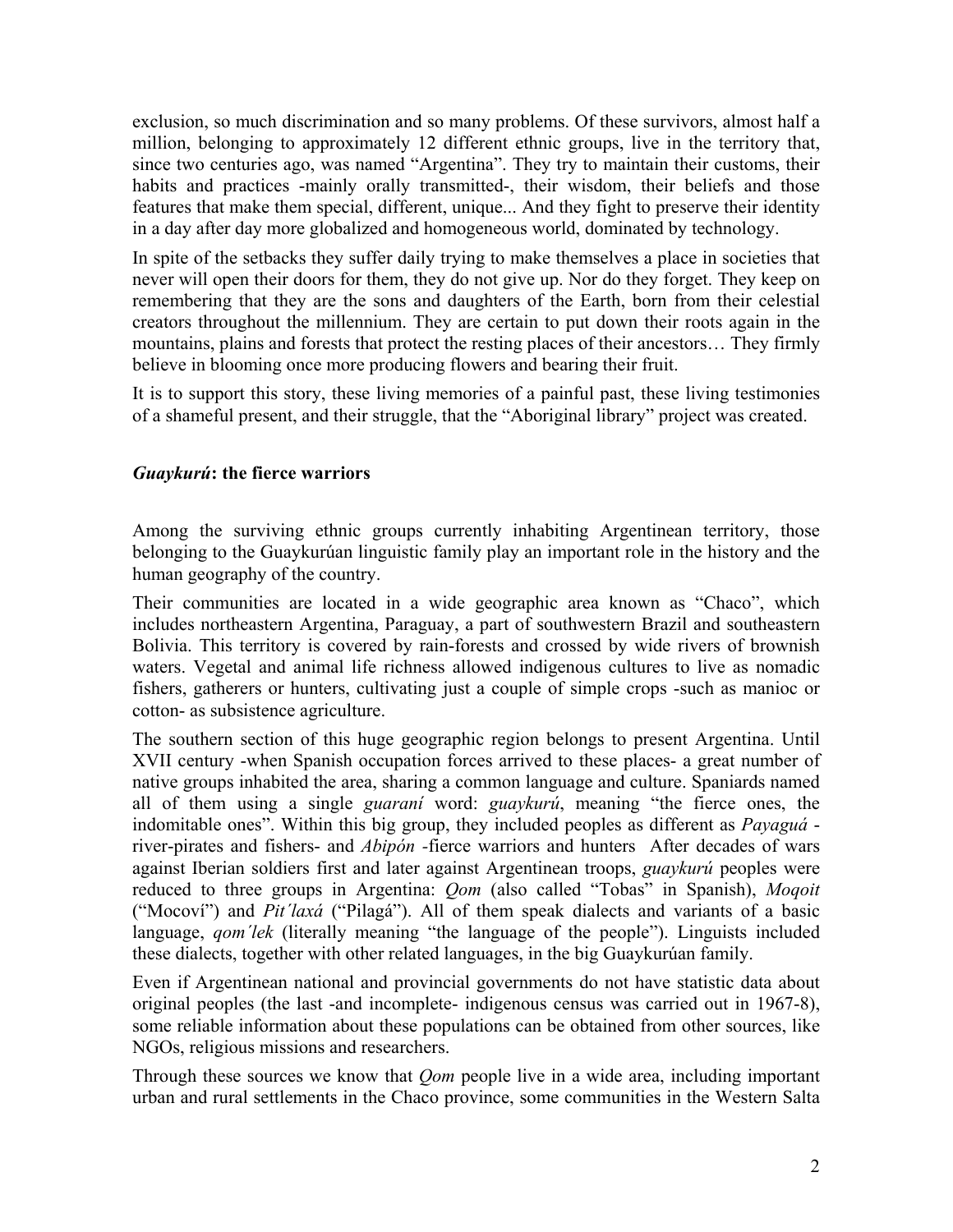and southern Formosa provinces, and some groups located in the northern Santa Fe province. There are also some communities outside the "Chaco" area, living in big cities like Rosario, Buenos Aires or La Plata. Their population is estimated at 90.000 persons, but probably this number is bigger in reality, as far as most of them deny their indigenous origin, a stigma difficult to delete in Argentinean society. Also known as "Tobas", they are trying to get back their original lands and to revitalize their culture, including their language, their music, their artistic productions and their oral tradition. Since *guaykurú* peoples never used writing systems, orality was their principal means of transmitting their knowledge from ancient times. Therefore, oral tradition and language are the basis for keeping alive their traditional culture.

They live in rural contexts, working in agriculture or making handicrafts, as well as in urban settlements -usually in the surroundings of the main cities- working as cheap manpower in any kind of activity. They face serious problems of illiteracy, health, alcoholism and violence, as well as a deep lack of education and information. However, they are organizing several popular movements in order to struggle for their rights and their development as Argentinean citizens and as *Qom* people. They have achieved some success in obtaining the ownership of their primitive lands, and in getting basic bilingual education at primary schools. They get help from several national and international organizations and NGOs but, in many aspects, they are still under the social and cultural pressure of the surrounding non-indigenous society.

*Moqoit* people are usually considered to be a sub-group of *Qom* people. However, according to historical explanations they were two different groups, and today *Moqoit* consider themselves as another and independent culture. Brave and feared warriors in the past, at present *Moqoit* share lands, problems and destinies with their *Qom* neighbours, although they mainly occupy some areas in the southern Chaco and northern Santa Fe provinces (southern limit of *Qom* territory). They live in rural areas, and some estimations point out that their population may reach 7.000 persons. They speak a dialect of *qom´lek*, and they are trying to save and to recover the rests of a cultural identity destroyed after decades of never-ending conflicts with Argentinean society.

Maybe *Pit´laxá* people, nowadays inhabiting the Formosa province, are the ones who have better kept their original identity. Even if they live in urban locations (as well as in rural communities), they continue dealing with their daily gathering and hunting practices (called "marisquear"). They also face terrible problems -including diseases and severe political pressure- but, as they did many years ago, they go on fighting bravely for their lands, their rights and their culture. They speak a variant of *qom´lek*, different from the one used by their southern neighbours and, though they are in a critical situation too, they are trying to recover their oral traditions and to keep alive their indigenous identity. They organize, on a yearly basis, an international meeting of aboriginal peoples, and they have given rise to a great number of socio-political movements in their territory.

As regards *guaykurú* peoples, they have been slaughtered, persecuted and oppressed. They continue being treated as cheap -almost slave- workers in cotton fields and other commercial exploitations. Their rights have been systematically violated: this fact has produced several serious uprisings during their recent history (all of them finished in bloody massacres). Well known editorials do not publish works in their language, official education systems do not promote their literacy skills, religious sects push them to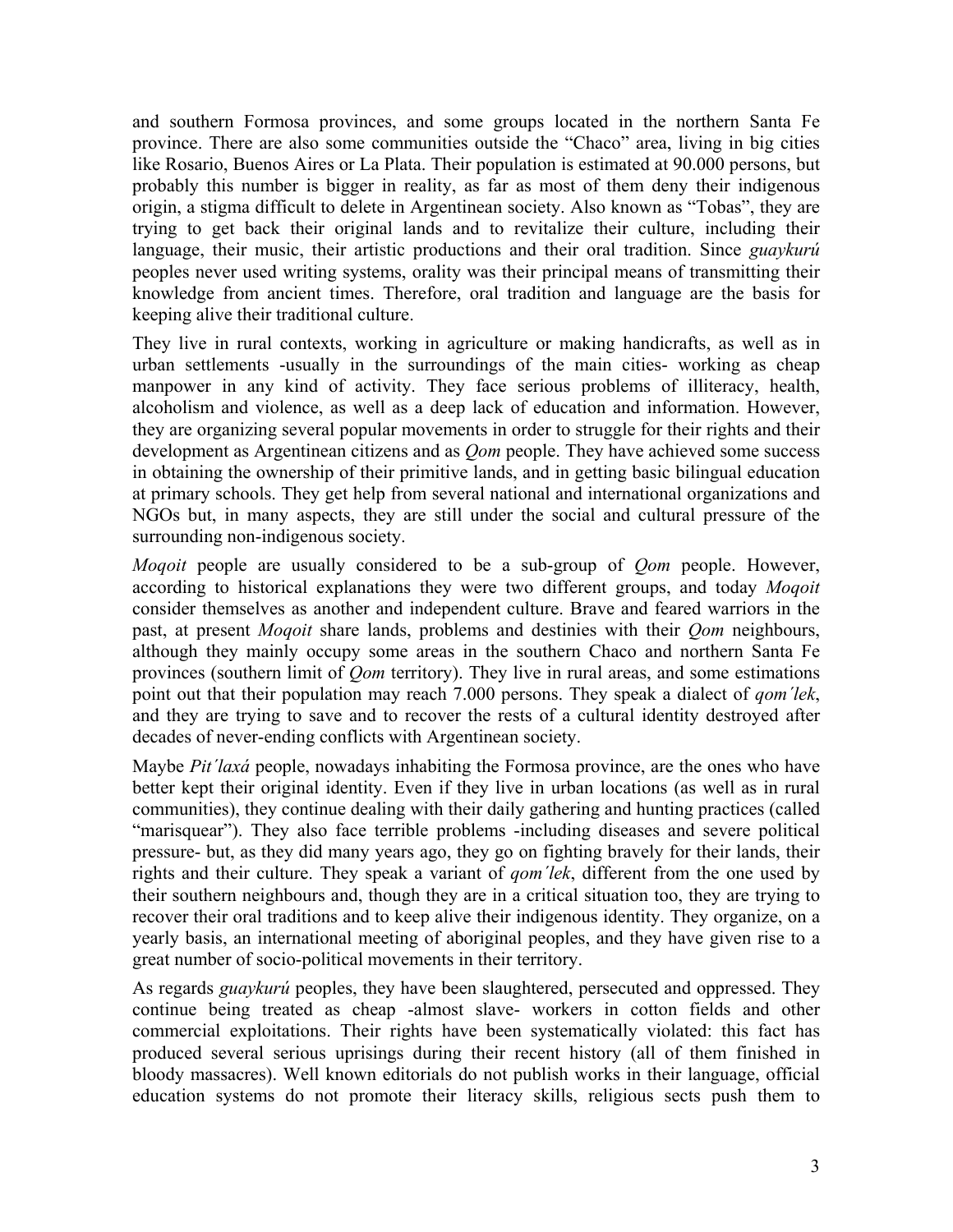acculturation, and social discrimination forces them to forget their traditional ways and their cultural traits. Even so, they still resist and struggle, and go on pronouncing the old sounds of *qom'lek* every night, under a dark sky filled up with the silhouettes of the ancient star-goddesses.

# *"***Aboriginal Libraries" Project**

As pointed above, *guaykurú* peoples never developed writing systems. Thus, all their knowledge is transmitted using their memories and spoken words, through oral tradition. Current acculturation and socio-cultural pressure (by means of official education systems, religious organizations and public discrimination) are leading them to lose their most precious treasure: their wisdom, an ensemble of beliefs and certainties gathered together through centuries and kept safe in the minds of the elders.

At the same time their culture vanishes on a daily basis, they lose also their identity as people. Immersed in a western, Spanish-speaking society which does not respect the diversity they represent, they seem to be lost between two worlds, not belonging completely to any of them. Neither they speak fluently *qom´lek* nor Spanish, they are mainly illiterate and children leave basic education in their early years; all in all, these features are the reason for a deep lack of basic education and information. Their main problems (health, rights, resources) would find an initial solution if they could have access to basic knowledge. But public libraries and primary schools services hardly meet their needs, and when they do so, there are not materials available in their native language.

Facing the absence of a solid structure which provides indigenous communities with education and information tools, the "Aboriginal libraries" project was designed and implemented by the author, with an extremely limited funding, in several *guaykurú* locations from 2002 to 2005.

The project stemmed from a set of ideas which are part of the new trends of Library and Information Sciences: *progressive librarianship*. This movement supports and encourages free access to information, respect for the original cultural structures of each community, the use of imagination in the management of resources, the denial of established and accepted models of service, and the spread of knowledge to achieve a well-balanced and egalitarian development of human societies.

Using an interdisciplinary theoretical frame (anthropology, sociology, law, education sciences, linguistics...) and taking advantage of *action-research* (with the contribution of social research techniques such as *thick description*), the project proposed the construction, implementation and evaluation of a library model specifically designed to meet the needs of indigenous users, respecting their cultural features and considering their resources, their reality, their rhythms and their cultural traits.

"Aboriginal libraries" has been developed in the heart of these communities, as a *grass-root project*, encouraging the full and continuous involvement, decision and assessment of the final users. It has wanted libraries to become an institution managed by the group itself, without further interventionism or outside influences. It aimed at allowing the recovery of ancestral languages and knowledge, the revitalization of current cultural expressions and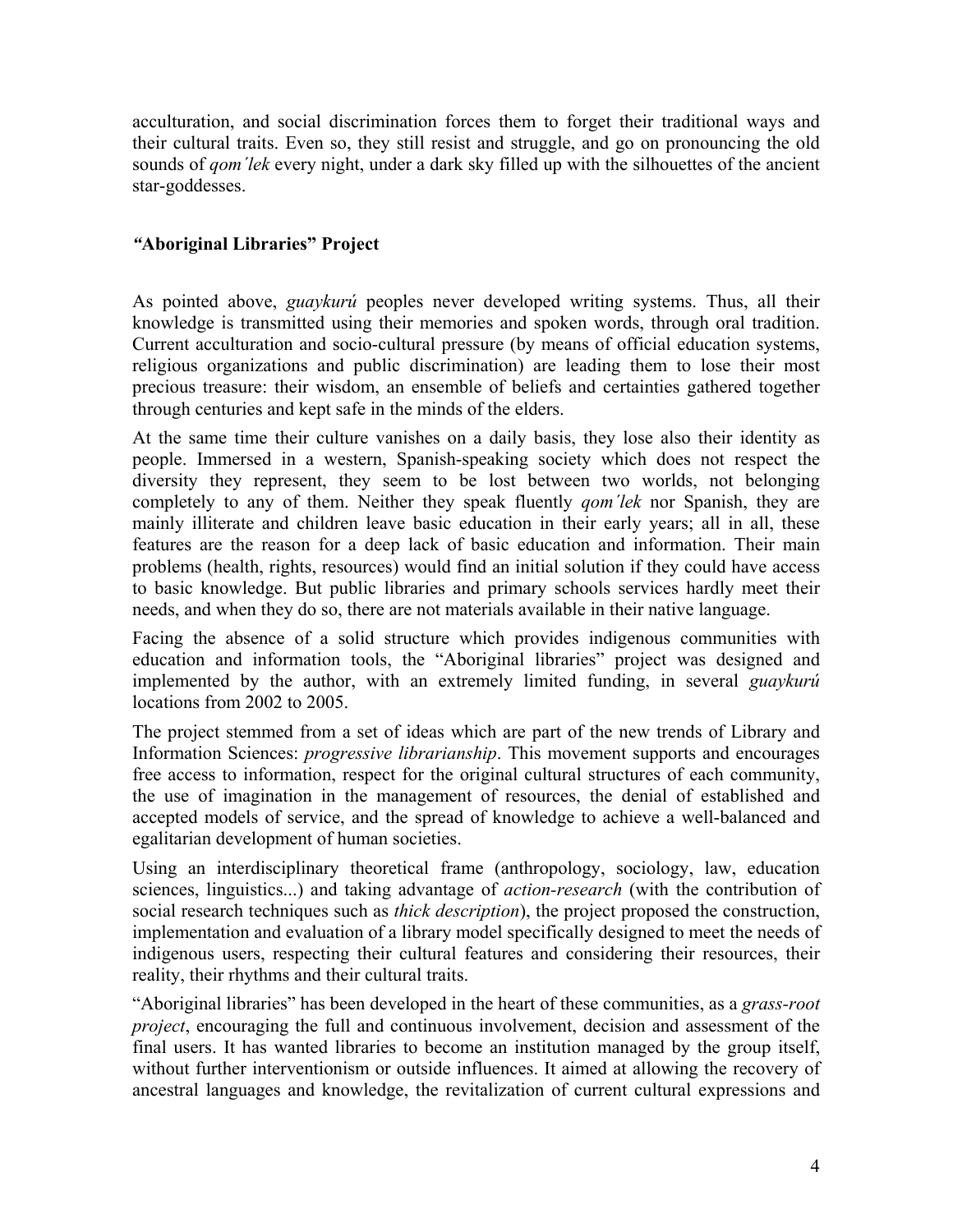practices such as oral tradition and history, the development of bilingual literacy, the participation of socially excluded sectors (such as women and the elders), the appropriation of strategic wisdom (health and care, nutrition, resource management, law and human rights...) from indigenous points of view, and the introduction of non-native cultural elements (reading-writing skills, books, computing systems) from a bilingual and intercultural perspective.

In order to fulfill these objectives, the library became a flexible, versatile organization, adaptable to the living conditions of the community and their requests. Those responsible for the information unit, in collaboration with the human group which they served, analyzed and recognized the features of the group, their space, their resources, their social, cultural and educational situation, their searches, their desires and their needs. *Thick description* and *life histories* were useful and suitable tools for this task, since they generated the richest reports on the quality of life and the socio-cultural traits of any people. In fact, they contributed by adding important data that were hidden from the quantitative tools (statistics). The use of the latter complimented the work with some basic numbers.

Human details -especially those referred to beliefs, cosmic visions or idiosyncrasies of communities- were deeply considered in this stage of the previous evaluation: the outcomes of this process showed what was expected from the library, what kind of users would frequent it (or not) and what human and material elements would be needed for the implementation of the services.

From these data, a model of an information unit was designed (always in collaboration with the community) through the application of methods of library planning and management, and information systems´ design. This model was submitted to a continuous evaluation and improvement. Collection and services were intended to strongly support the oral culture, the native languages (bilingual education), the intercultural exchange, the role of women and elders in the transmission of information, the channels through which information passed and was expressed inside the group, the new knowledge acquisition, the history and traditions preservation, and the appropriation of the library as an space for development, discussion and identity recovery.

The work with *guaykurú* communities (2002 - 2005) showed results even richer than expected. A great quantity of oral traditions was recovered, and several little *sound collections* (collections of tapes where the voices of elder villagers were recorded) were created, employing the native, endangered languages. Small libraries were built in the communities´ schools, and the *sound collections* were used there as complementary educative materials, as children cannot usually possess books written in their own idiom. Texts (in Spanish) related to issues such as health, communal organization, food and agriculture, building techniques, water and soil management, etc., were delivered to the library, and partially translated into indigenous languages, in order to give to the illiterate people the chance of obtaining some education in those important subjects.

Even if the reduced funding did not allow generating structures and services as strong and solid as suggested in the initial theoretical model, one of the implemented services -based on a simple idea, and using local resources- was extremely successful. It was developed for the first time in *Qom* communities in the Chaco province, and later carried out in other communities. It was called *Qadede Idá?at*.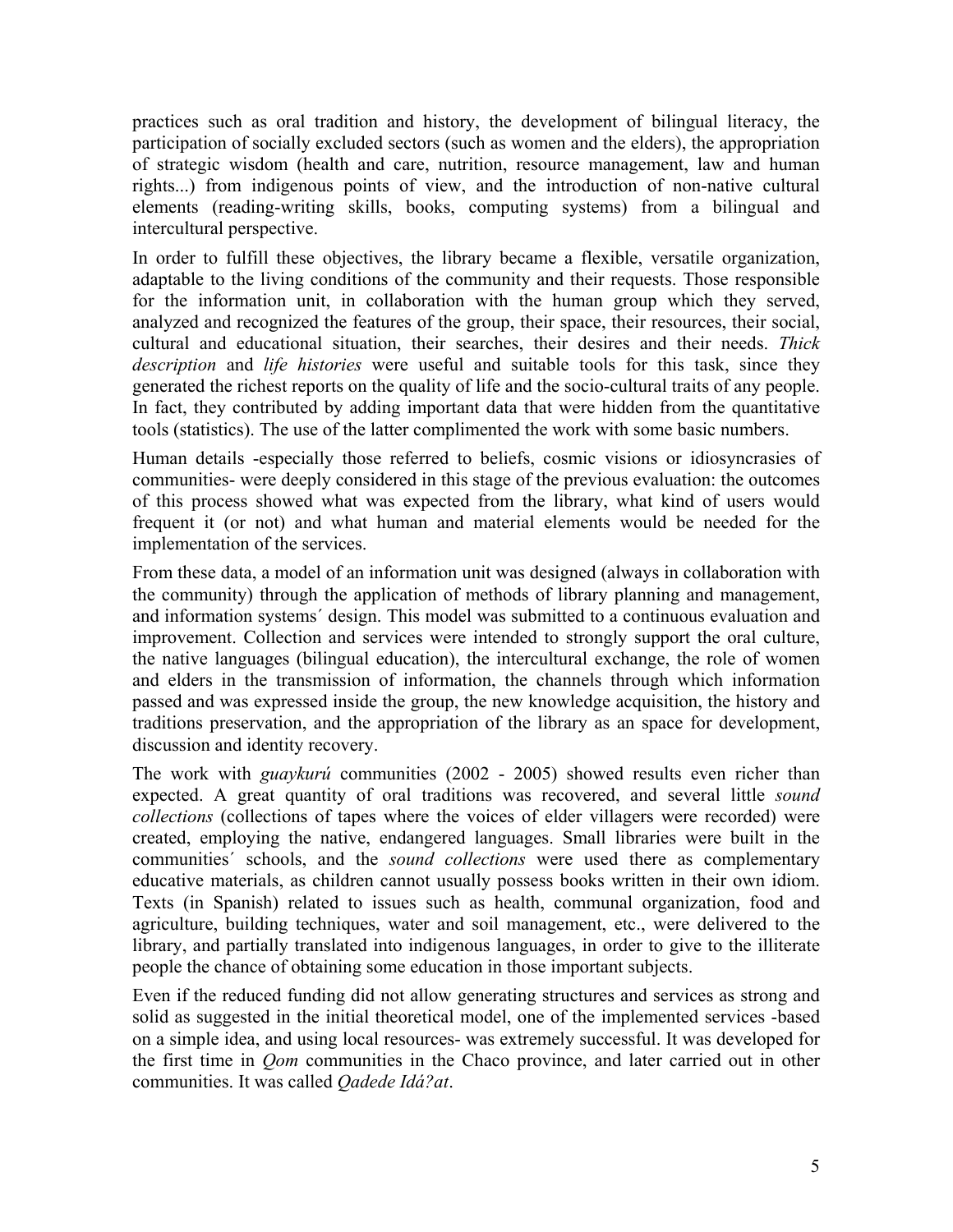#### **The old traditions are alive**

Among *guaykurú* people there is an ensemble of traditional knowledge -orally transmittedconsisting in sayings encouraging an appropriate behaviour or perpetuating basic social rules. This ensemble is called *Qadede Idá?at*, meaning "the old traditions" in *qom´lek*. This knowledge was first compiled by anthropologists, local teachers and some linguists in 2002, in *Pit´laxá* communities in the Formosa province, and the results were published in a small book, but they quit their job soon. Based on the idea of using traditional knowledge in mother-tongue, the "Aboriginal libraries" project decided to implement a library service also named *Qadede Idá?at*, involving children at primary schools and their (grand)parents in *Qom* communities in the Chaco province (2004), and to widen it later to include *Pit´laxá* communities in Formosa.

The service encouraged children to read tales written in Spanish to their elders, translating them into *qom´lek*, and to write down -in Spanish and *qom´lek*- the traditional tales and stories told by their families, who had stored them in their memory but had never written them down before. The activities were carried out in primary schools, under the constant *surveillance* of the community teachers. At this point, it is necessary to pinpoint out that the most important schools located at *guaykurú* indigenous communities -those who try to implement bilingual education- have "aboriginal assistant teachers", indigenous teachers who collaborate with the official teacher in translating the educative contents to the native students. Their work inside *Qadede Idá?at* service was extremely important, if we consider that children are not very confident either in Spanish or in their own language.

The service was primarily aimed at reinforcing the family structures bonds in the community, using oral transmission. By sharing oral tradition, grandparents got closer to their grandsons, and they could express themselves in their own language, too often neglected by themselves or denied by the globalization of actual society. Inside *guaykurú* communities in Argentina, young people usually think that the native language and oral traditions are just "old things" belonged to "old people" (their grandparents); some parents even encourage their children to forget their identity in order to be accepted and avoid the discrimination they had to stand when they were young. This cultural gap between old and new generations (marked by the use and possession of traditions and language) usually breaks family communication and relationships. And this "break" is the reason for the lack of traditional knowledge, as far as the chain of oral transmitters is broken.

Through this service, some oral tradition was recovered and bilingual literacy was encouraged, as long as children realized that they committed a lot of mistakes trying to write simple tales in both languages. These failures encouraged them to improve their skills. Another goal of this service was to make children familiar with books and texts. Most of them just knew text-books, and never had had contact with illustrated books, tales or recreational materials. And, through children, their whole families got involved in the discovery of reading and writing in Spanish and in *qom´lek*. Maybe this was the most important goal achieved by the service: for a magical moment, a lot of grandparents found their cheeks wet with tears when they discovered their old narratives written down in a paper and being read aloud by their grandsons.

The activities of *Qadede Idá?at* were implemented during six months in *Qom* communities in the Chaco province, always in collaboration with primary schools and their teachers.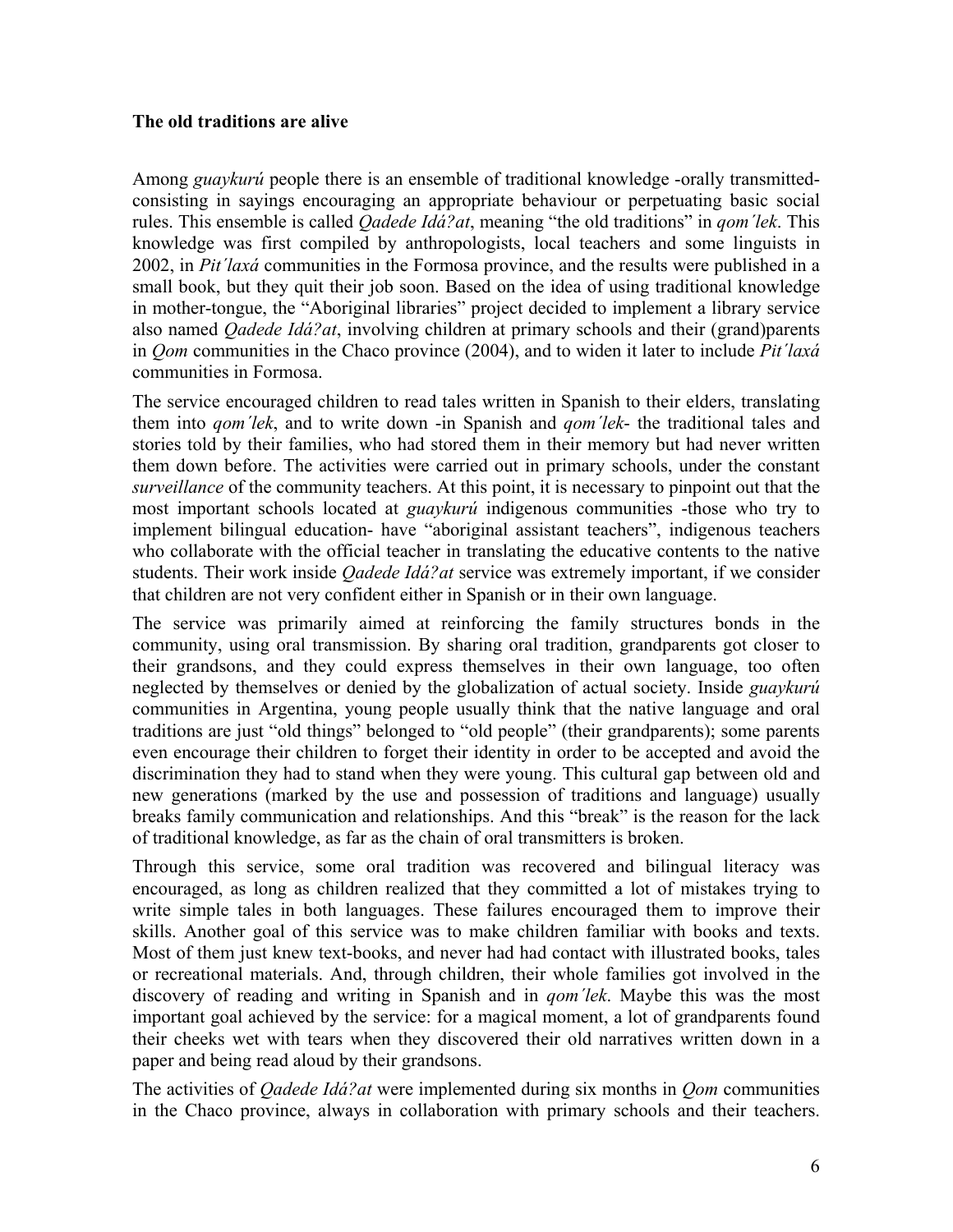They were also developed in some *Pit´laxá* locations during a test period of four months, with the same good results. Even if adults initially seemed to be reluctant to openly express their traditional knowledge in front of their children, and even if children were nervous due to their imperfect skills, the pleasure of discovering together the book and the family cultural identity overcame every fear. The library service made a very positive contribution towards reinforcing family links and developing a kind of "taste" for books and orality. In this sense, it was a kind of double, complimentary process: bilingual (oral amnd written) knowledge brought the family together, and, from this family space, the native identity transmitted by books and oral traditions was re-discoevred.

The outcomes of these experiences allow us to establish some basic outlines for future programs of family reading in minority / traditional / rural communities and groups:

1. Knowledge can be transmitted in several ways (using written *and* spoken words) and both of them should be considered by librarians, taking into account that orality still represents the principal means of information transmission for a great number of cultures all around the world. Libraries should forget about their book-based structure and accept that they are *memory managers*. And, that memory can be retained in different ways, libraries should adapt their structures, in a flexible way, to the needs and features of the users they serve (and not the opposite: adapting the users to the library structures).

2. Family reading programs should firstly understand the nature of the community family structure they serve, along with their problems, their inner conflicts, their weaknesses... Rural / traditional / minority societies usually have significant differences between old and young generations, and library programs should not ignore them, since such differences can easily end in the whole project failure.

3. Once that social and family structures have been understood and oral / written programme materials have been found, the role of every actor in it should be clearly identified. Children are the major characters in these activities, as far as they usually go to primary school and they already have some writing and reading skills. Library programs should be focused on them, encouraging them to recognize the beauty and the value of books (and oral tradition), especially those representing their own universe, their own culture, their own place. In fact, books and traditions related to local culture are the best elements for starting a family reading program in rural / traditional communities: the link between the reader and the knowledge kept in the pages of any book seems obvious and clear, and the relationship is easier to establish.

4. Children -and their curiosity- are the best "library workers" in a family reading program; they will arrive at home carrying many different questions and all the marvellous discoveries made at school... and they will ask for more. (Grand)parents will get involved in the program through children, trying to answer their questions, trying to give them more information about their own (oral) culture, and trying to share with them the adventure of discovering a new world through the pages of a book.

5. Family reading programs can provide a perfect frame for (bilingual) literacy campaigns for both children and adults- and for cultural recovery. They should work as *grassroots development projects*, and an *action-research* method should be used in their implementation. Qualitative data should be collected during the program, in order to establish the results of the activities in humanistic parameters, as far a libraries *provide a service to human beings*.